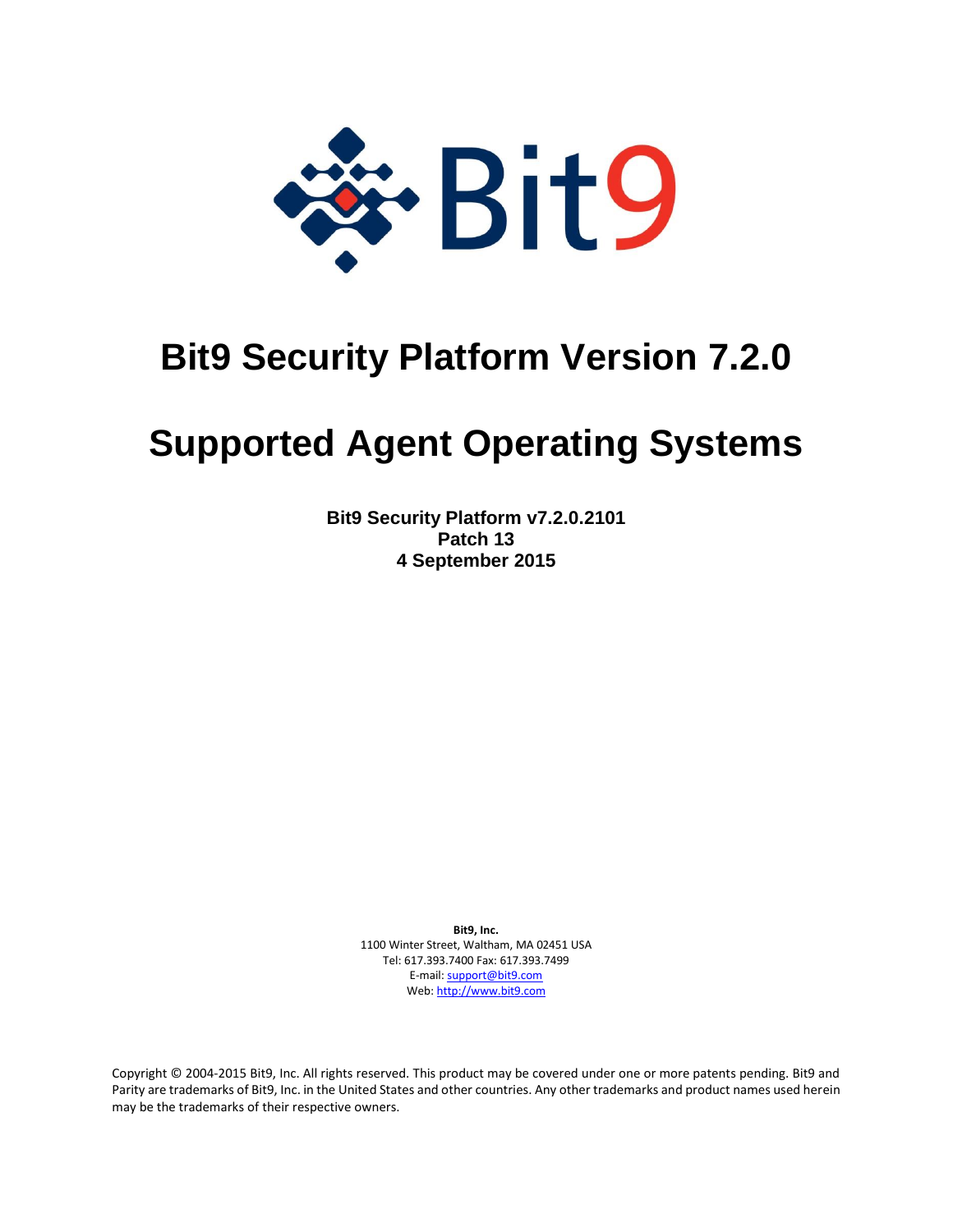### **Contents**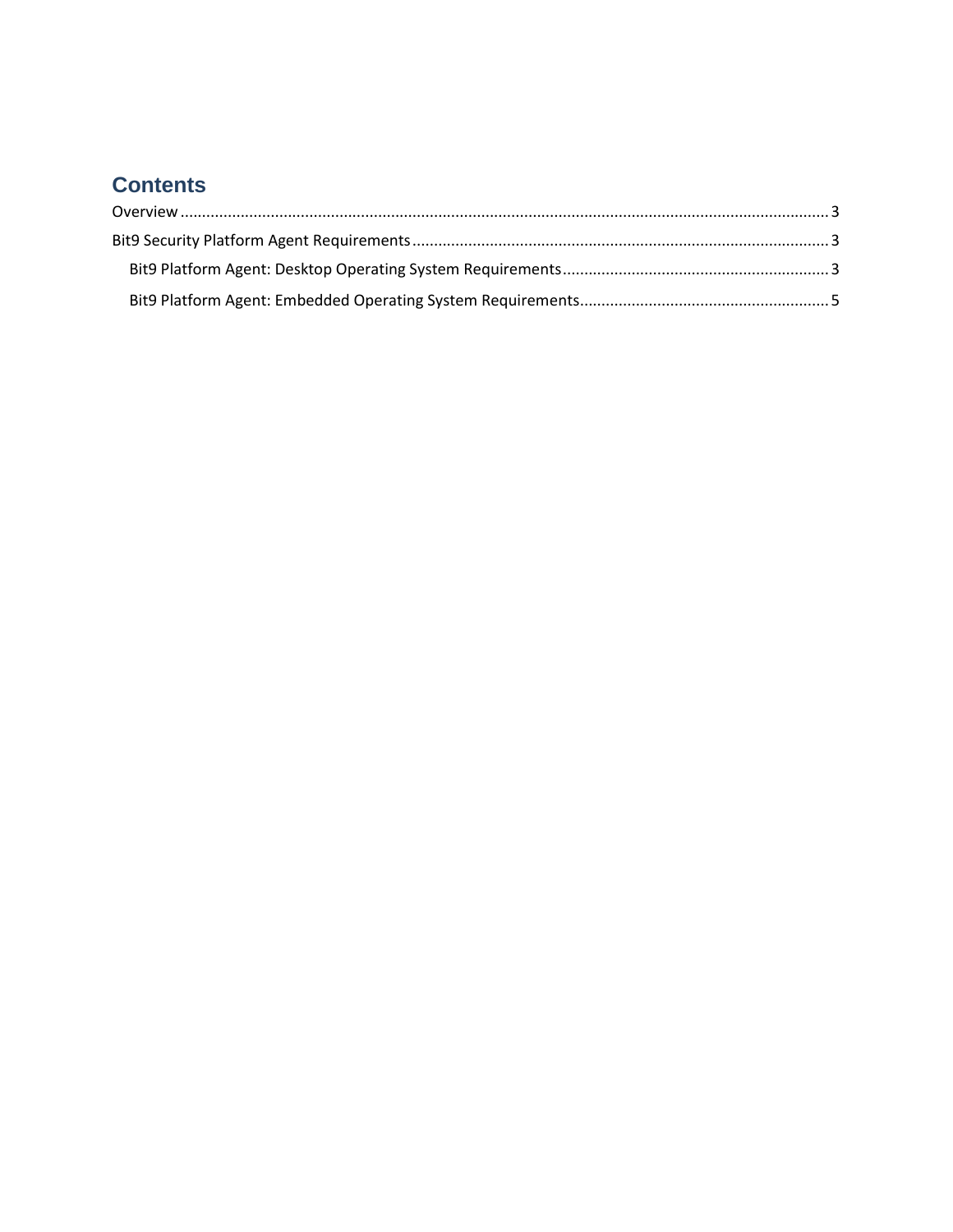

### <span id="page-2-0"></span>**Overview**

This document describes the supported operating systems for Bit9 Security Platform. For Hardware and Operating requirements, please refer to *Operating Environment Requirements* document*.*

Service Pack section describes the minimum service pack supported, except where noted in the Additional Notes section.

#### <span id="page-2-1"></span>**Bit9 Security Platform Agent Requirements**

#### <span id="page-2-2"></span>*Bit9 Platform Agent: Desktop Operating System Requirements*

| Microsoft Operating Systems Supported for Bit9 Platform Agents |                     |                     |                                                                                             |
|----------------------------------------------------------------|---------------------|---------------------|---------------------------------------------------------------------------------------------|
| <b>Operating System</b>                                        | <b>Architecture</b> | <b>Service Pack</b> | <b>Additional Notes/Requirements</b>                                                        |
| Windows XP                                                     | x86                 | SP3                 |                                                                                             |
| Windows Vista                                                  | x86, x64            | SP <sub>2</sub>     |                                                                                             |
| Windows <sub>7</sub>                                           | x86, x64            | SP <sub>1</sub>     | Windows 7 without Service Pack 1 is also supported.                                         |
| Windows 8                                                      | x86, x64            |                     | Not supported in Metro mode.                                                                |
| Windows 8.1                                                    | X86, x64            |                     | Windows 8.1 with Update 1 is also supported.<br>Not supported in Metro mode.                |
| Windows Server 2003                                            | x86, x64            | SP <sub>2</sub>     | x64 does not support Bit9 Platform memory<br>protection rules due to a platform limitation. |
| Windows Server 2003 R2                                         | x86, x64            |                     | x64 does not support Bit9 Platform memory<br>protection rules due to a platform limitation. |
| Windows Server 2008                                            | x86, x64            | SP <sub>2</sub>     |                                                                                             |
| Windows Server 2008 R2                                         | x64                 | SP <sub>1</sub>     |                                                                                             |
| Windows Server 2012                                            | x64                 | SP <sub>3</sub>     |                                                                                             |
| Windows Server 2012 R2                                         | x64                 |                     | Server Core is supported – Bit9 Notifier should be<br>disabled                              |
|                                                                |                     |                     |                                                                                             |

| Apple Operating Systems Supported for Bit9 Platform Agents |                     |                               |                                      |  |
|------------------------------------------------------------|---------------------|-------------------------------|--------------------------------------|--|
| <b>Operating System</b>                                    | <b>Architecture</b> | Release                       | <b>Additional Notes/Requirements</b> |  |
| OS X 10.7 (Lion)                                           | x64                 | 10.7.4, 10.7.5                | Includes OS X Server                 |  |
| OS X 10.8 (Mountain Lion)                                  | x64                 | through<br>10.8.5             | Includes OS X Server                 |  |
| OS X 10.9 (Mavericks)                                      | x64                 | through<br>10.9.5             | Includes OS X Server                 |  |
| OS X 10.10 (Yosemite)                                      | x64                 | 10.10.0<br>through<br>10.10.4 | Includes OS X Server                 |  |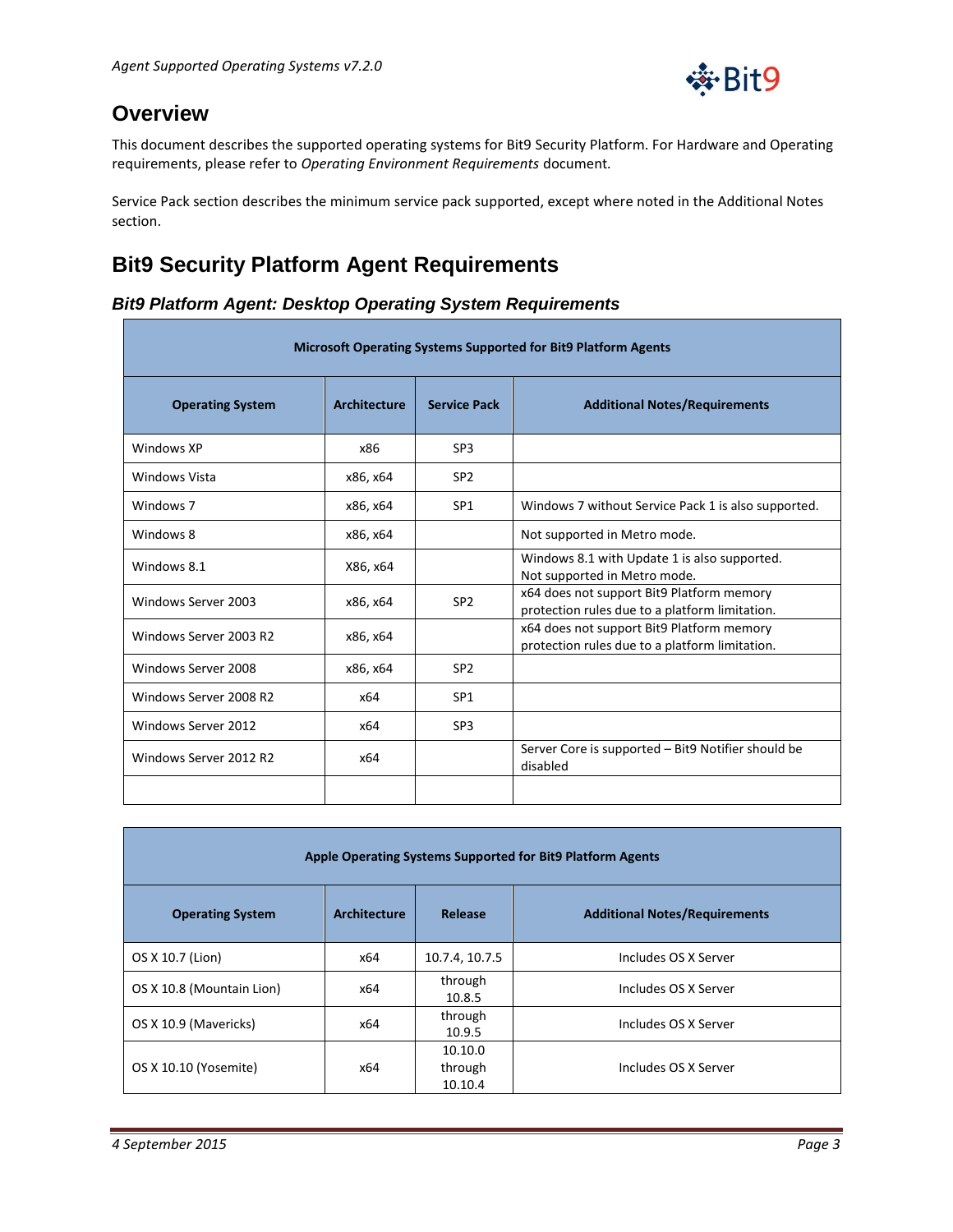

| Linux Operating Systems Supported for Bit9 Platform Agents |                                    |                     |                                                                                                                                  |                                                                                                                                                                                                                                              |
|------------------------------------------------------------|------------------------------------|---------------------|----------------------------------------------------------------------------------------------------------------------------------|----------------------------------------------------------------------------------------------------------------------------------------------------------------------------------------------------------------------------------------------|
| <b>Distribution</b>                                        | Release                            | <b>Architecture</b> | <b>Kernel</b>                                                                                                                    | <b>Additional Notes/Requirements</b>                                                                                                                                                                                                         |
| RHEL 6 Desktop and<br>Server<br>CentOS                     | 6.2, 6.3,<br>6.4, 6.5,<br>6.6, 6.7 | x64                 | 2.6.32-220.x.x.el6<br>2.6.32-279.x.x.el6<br>2.6.32-358.x.x.el6<br>2.6.32-431.x.x.el6<br>2.6.32-504.x.x.el6<br>2.6.32-573.x.x.el6 | Requires installation of gawk, unzip<br>(for upgrades), libicu, libuuid, and<br>gtk2 (if graphical Bit9 Notifier is<br>desired) rpms.<br>Custom kernels are not supported<br>Support for LSM is required<br>At least 2 gb of physical memory |